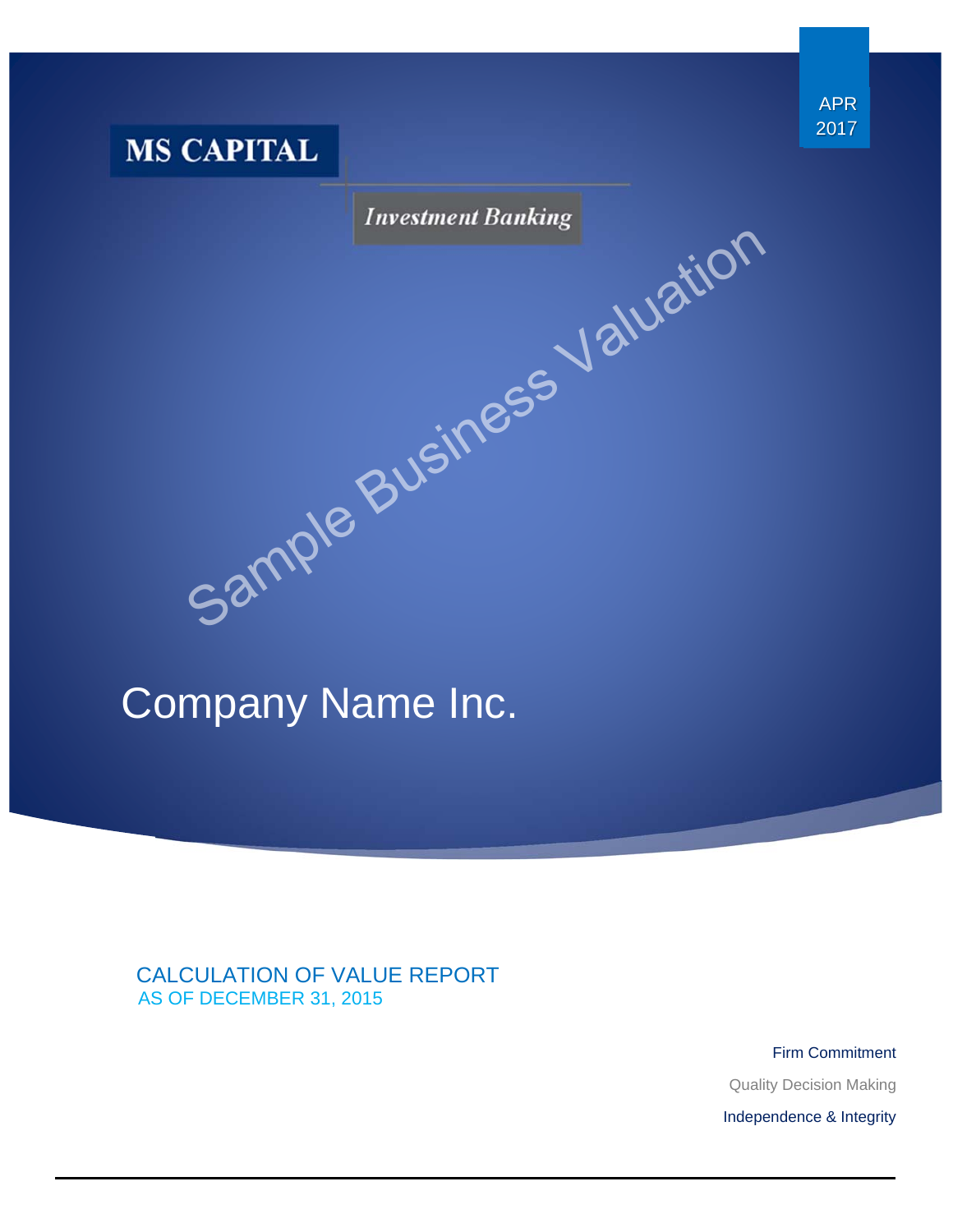# **Table of Contents**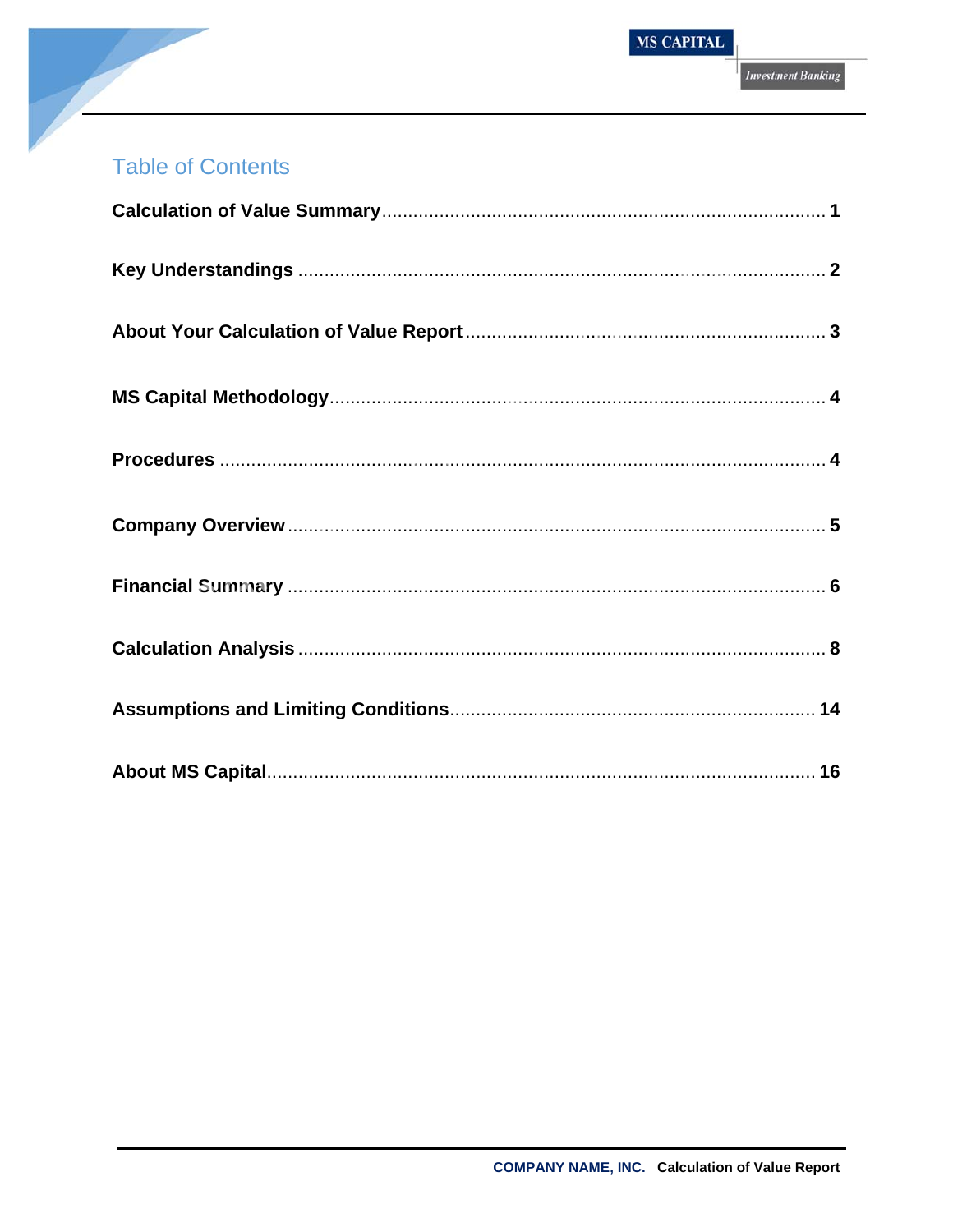### **CALCULATION OF VALUE SUMMARY**

### **Indicated Fair Market Value of Common Equity** *(Controlling, Non-Marketable)*

The range above is an estimated value of the total common equity interest held by the owner(s). It represents the potential level of value attributed to the Company's cash generating potential, tangible and intangible assets, operations, and liquid financial assets less the company's liabilities (short-term and longterm). Management should consider the equity value range for planning purposes.



### **Indications of Value**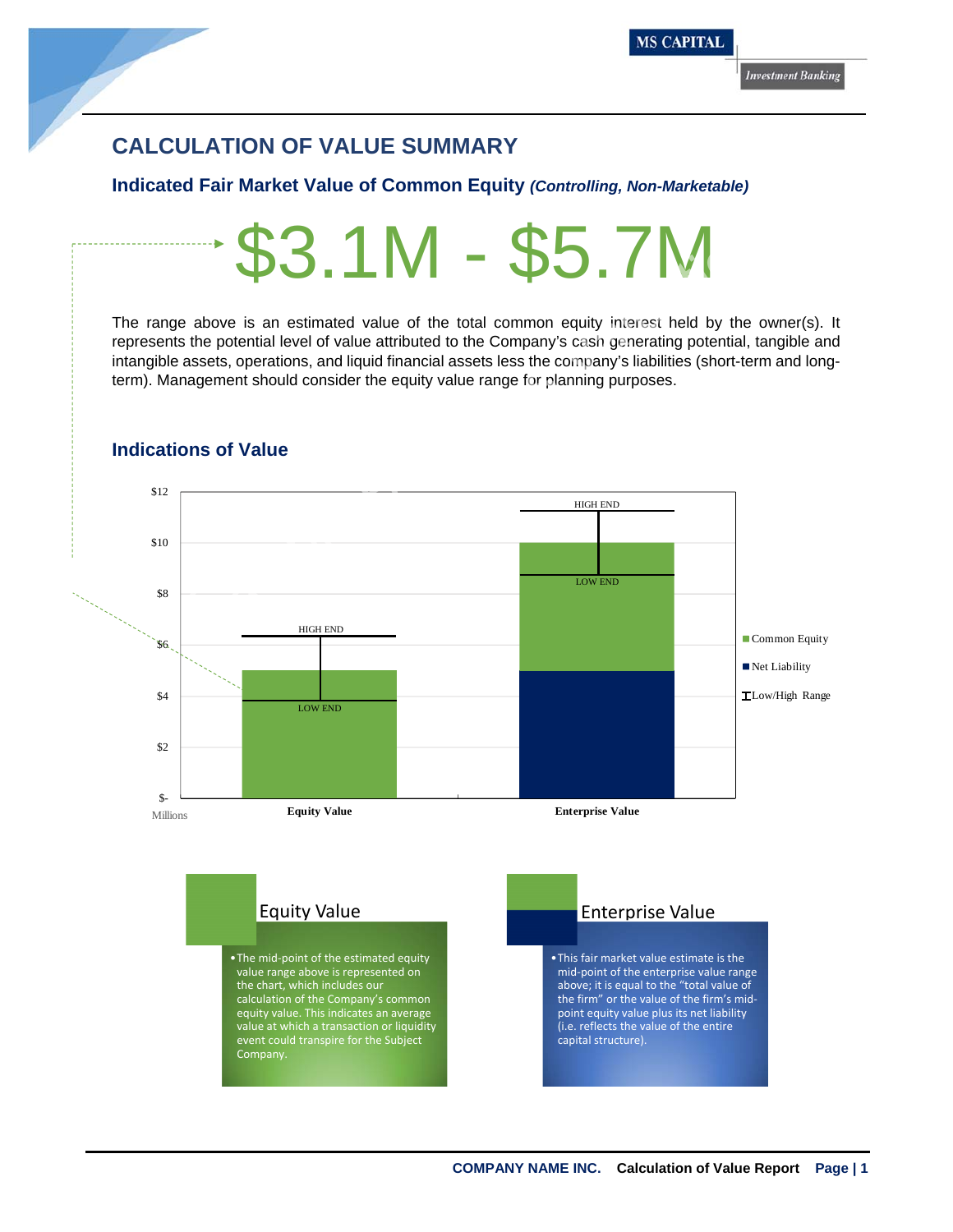### **KEY UNDERSTANDINGS**

This report is addressed to the Management of COMPANY NAME. Marshall Stevens Capital, L.L.C. ("MS Capital") performed a calculation engagement, as that term is defined in the Statements on Standards for Valuation Services of the American Institute of Certified Public Accountants. With your authorization, we have performed this calculation of value of COMPANY NAME (the "Company" or "Subject Company") to express our value of the total common equity in the Company.

### **Purpose**

The Purpose of the assignment was to determine a calculation of value of the total common equity in the Company for internal management planning purposes. This calculation of value may be invalid if used for any other purpose and it does not constitute an opinion of fairness, solvency or fair market value. A more detailed and thorough appraisal report would be required to identify more accurately the value of the Company, which is beyond the scope of this Calculation of Value analysis. Services of the American Institute of Certified Public Accountants. With your authorization<br>this calculation of value of COMPANY NAME (the "Company" or "Subject Company") to a<br>total common equity in the Company.<br>See of the

### **Date of Value**

The date of value utilized herein is December 31, 2015.

### **Calculations of Value**

The objective of a calculation is to provide an indication of value based upon the performance of limited procedures. Calculations have the following qualities:

- $\blacksquare$  The results are expressed as a range
- They are based upon consideration of only limited relevant information
- The appraiser performs limited information and analysis procedures
- $\blacksquare$  They may be based upon just one conceptual approach

### **Standard of Value**

The standard of value for this calculation is fair market value. Fair market value, as utilized herein, is defined as the amount at which the common equity in the business enterprise would exchange hands between a willing buyer and a willing seller, each having reasonable knowledge of all pertinent facts, neither being under compulsion to buy or sell, and with equity to both parties.

Fair Market Value (FMV) should not be confused with Strategic Value or Financial Value. Strategic Value is normally higher than FMV and reflects factors that enhance a company's value to a third party due to the ability to generate greater earnings. Financial Value is normally lower than FMV and reflects a third party's interest in making a financial investment that generates a return on investment.

### **Assumptions and Conditions**

This Calculation of Value report is subject to the statements of assumptions and limiting conditions found later in this report and are an integral part of our analysis. We have no obligation to update this report or our calculation of value for information that comes to our attention after the date of this report.

This report does not include any appraisal of any specific assets on the Company's balance sheet. This calculation reflects the financial performance of the Company and specifically excludes any assets individually. In addition, this calculation of value report should not be used for formal reporting and is not a valuation engagement.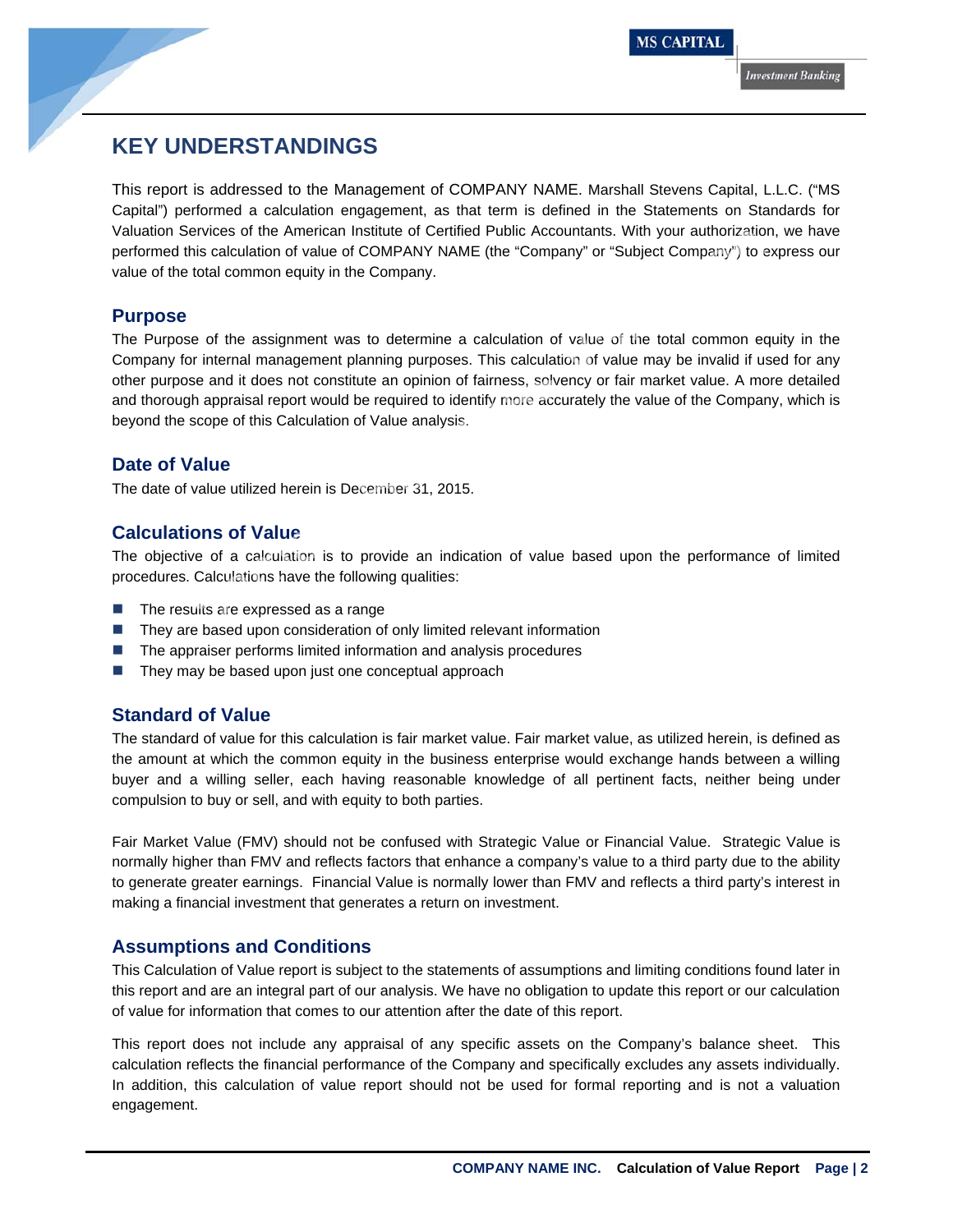## **ABOUT YOUR CALCULATION OF VALUE REPORT**

- This report was generated to provide management, the business owner, or their advisor(s) with estimates of fair market value under relevant transaction conditions assumed for the profiled business as of the date of value using the data provided.
- The results presented will provide the reader with estimates which reflect "the sale of equity" (on a going concern basis), as well as the "enterprise value" of the Subject Company.
- The perspective of value is dependent on the valuation technique employed and is consistent with any control and marketability considerations relative to the valuation technique. If the fair market value of the equity reflects a controlling basis, we applied appropriate control premiums as warranted. If the fair market value range of the common equity is on a minority basis, we applied appropriate discounts to reflect the absence of the power of control. Saults presented will provide the reader with estimates which reflect "the sale of eq<br>
concern basis), as well as the "enterprise value" of the Subject Company.<br>
Subject Company.<br>
Subject company.<br>
Subject company.<br>
Subjec
- In analyzing the business, we have generated distinct and useful estimates of value in addition to many performance related metrics:



### **Equity Sale**

Includes all assets as in per an Asset Sale plus all liquid financial assets less all liabilities (shortterm and long-term). Involves the full transfer of the legal entity including all account balances and current tax attributes.

The buyer is acquiring all of the assets and liabilities, on and off the balance sheet.

**Enterprise** Value

### **Enterprise Value**

Business enterprise value is defined as the "sum total of all the business assets" (commonly referred to as the total invested capital of a business), including working capital, tangible and intangible assets. The fair market value of a company's interest-bearing debt plus its equity is synonymous with its business enterprise value.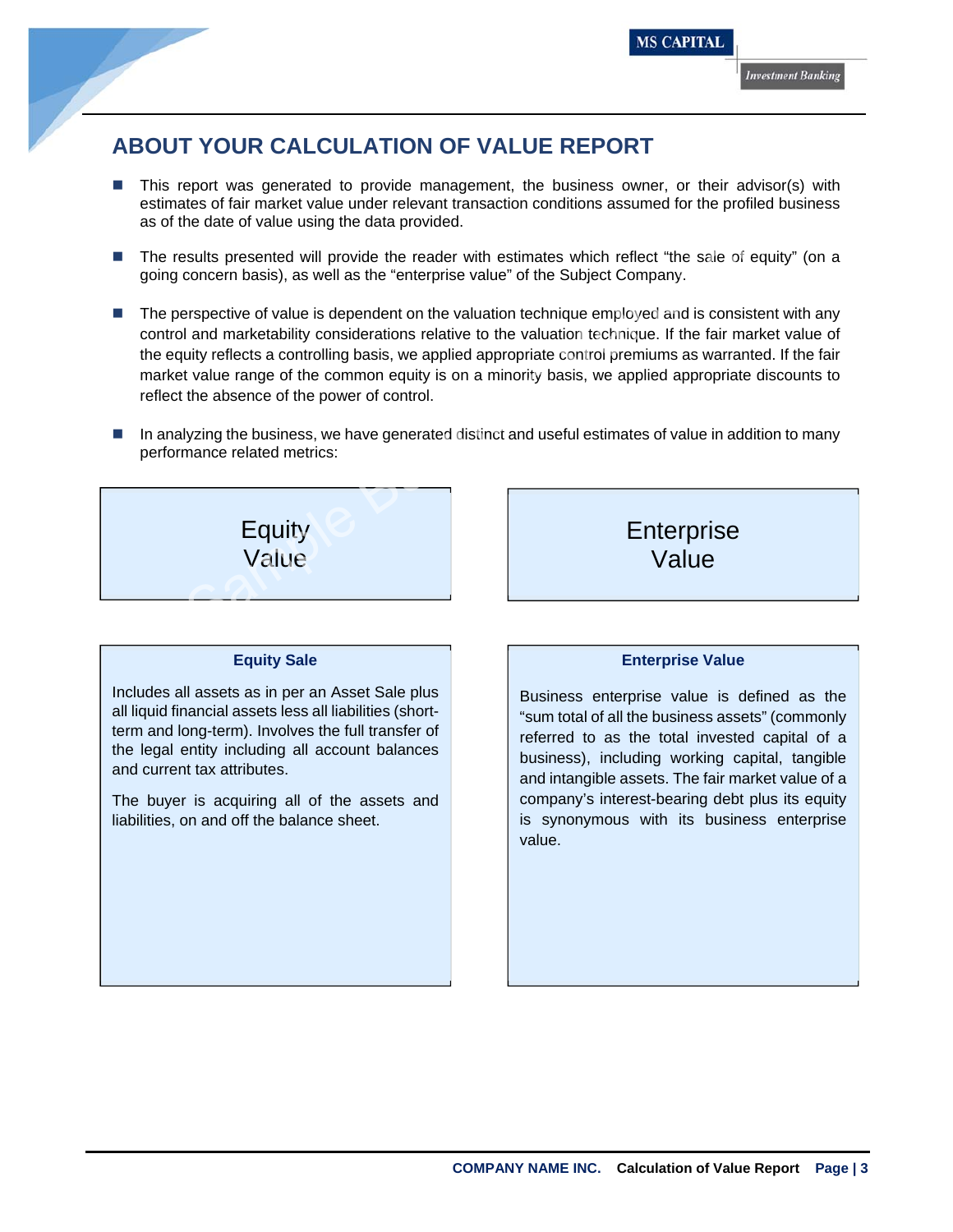### **MS CAPITAL METHODOLOGY**

■ Our focus is to provide a real world oriented estimate on value using one of the generally accepted valuation methods employed by business appraisers, namely the market approach, using either the guidelines public comparable company method or similar guideline transactions method, or both.

|                                                                                                                                                                                       | delines public comparable company method or similar quideline transactions method, or t                                                                                                                                                                                                                                                                                                                                                                      |
|---------------------------------------------------------------------------------------------------------------------------------------------------------------------------------------|--------------------------------------------------------------------------------------------------------------------------------------------------------------------------------------------------------------------------------------------------------------------------------------------------------------------------------------------------------------------------------------------------------------------------------------------------------------|
|                                                                                                                                                                                       | <b>Market Approach</b>                                                                                                                                                                                                                                                                                                                                                                                                                                       |
| <b>Guideline Public Comps</b><br>This.<br>involves analyzing<br>public<br>companies similar in nature, products /<br>services, and or business model as the<br><b>Subject Company</b> | <b>Similar Transaction Comps</b><br>For this method the analysis covers<br>recent sales of comparable businesses<br>within the same industry or market<br>sector as the Subject Company                                                                                                                                                                                                                                                                      |
| ue of the equity interest in the Company.                                                                                                                                             | e Market Approach – guideline public companies ("GPC") – was used to calculate the va<br>mpany based upon the principal of substitution where comparable investments indica<br>ecific multiples derived from the GPC method are applied to an economic measure (<br>IDTA, etc.) to calculate the fair market value of the business enterprise. Debt is subtracte<br>propriate control premiums and/or discounts are applied to reach a calculation of the fa |
|                                                                                                                                                                                       | e income approach was not utilized due to insufficient data relative to long-term future<br>ch-flows. The cost approach was not utilized since an investor would evaluate the Comps                                                                                                                                                                                                                                                                          |

- The Market Approach guideline public companies ("GPC") was used to calculate the value of the Company based upon the principal of substitution where comparable investments indicate value. Specific multiples derived from the GPC method are applied to an economic measure (Revenue, EBIDTA, etc.) to calculate the fair market value of the business enterprise. Debt is subtracted and the appropriate control premiums and/or discounts are applied to reach a calculation of the fair market value of the equity interest in the Company.
- **The income approach was not utilized due to insufficient data relative to long-term future company** cash-flows. The cost approach was not utilized since an investor would evaluate the Company based upon its earnings and cash-generating potential, rather than through an appraisal of the underlying tangible assets which would not reflect the intangible value inherent in the Company.

### **PROCEDURES**

The following procedures were performed to arrive at the value calculation results:

- Analysis of the historic financial statements by calculating financial ratios and common-size financial statements for each historic year in order to identify trends;
- Collection and analysis of data from comparable public companies;
- Comparison of the Company's financial ratios and common-size financial statements to industry guideline data to identify any significant variances;
- Application of market approach to determine an estimate of total enterprise value:
	- a. Revenue Multiple and Earnings Before Interest Taxes Depreciation and Amortization (EBITDA) Multiple (please note that adjustments were made to EBITDA in order to reflect normalized earnings);
- Subtraction of Debt on Balance Sheet;
- Application of appropriate discounts and premiums;
- Addition of Cash and Marketable Securities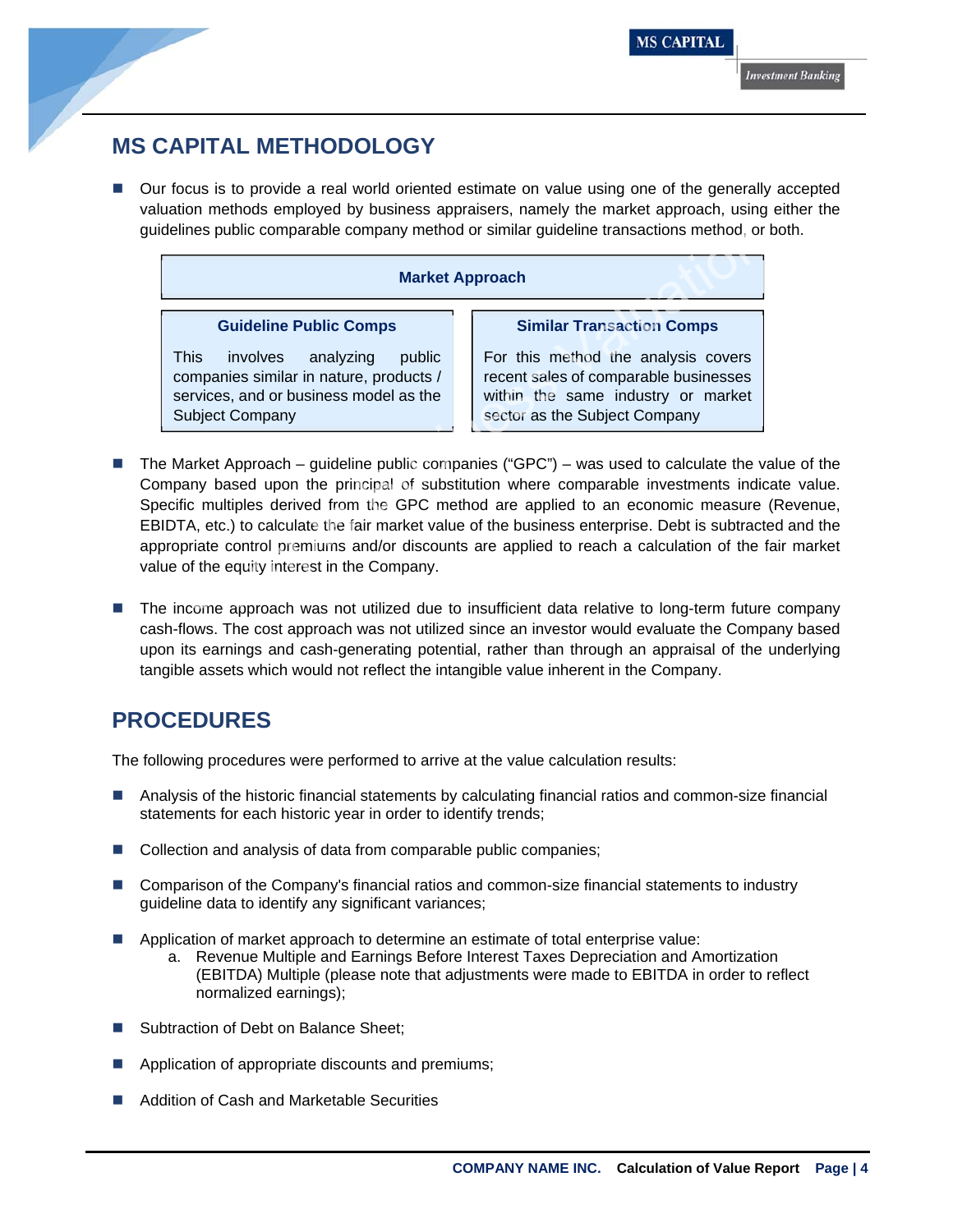

### **SUBJECT COMPANY OVERVIEW**

- The Company was founded in 2000 and continues to provide a variety of HVAC services
- The Company headquarters are located at 123 Value Drive, City Name, State Zipcode
- The Company's service area includes majority of the East Coast
- The members of the Company have over 100 years of experience in quality service to customers
- The Company is classified under North American Industry Classification System code 238220: Plumbing, Heating, and Air-Conditioning Contractors ompany headquarters are located at 123 value Drive, City Name, State Zipcode<br>ompany's service area includes majority of the East Coast<br>embers of the Company have over 100 years of experience in quality service to cust<br>ompa
- Company's current ownership is composed of \_\_\_ persons each holding respective interest in the company's equity at \_\_\_%, \_\_\_%, \_\_\_%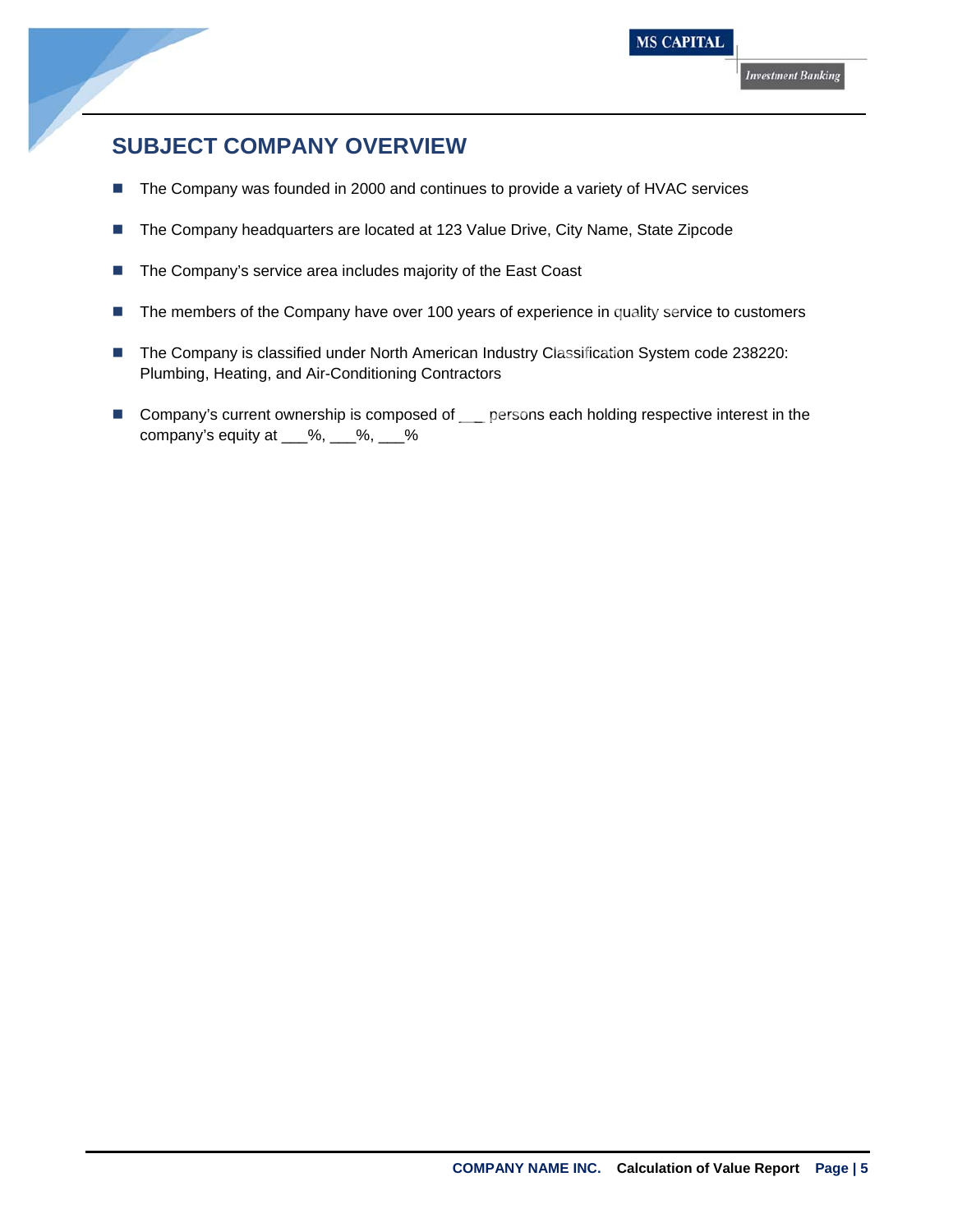### **FINANCIAL SUMMARY**

### **Financial Statements**

|                                       |             | <b>Pro-Forma Balance Sheets as of December 31</b> |             |             |
|---------------------------------------|-------------|---------------------------------------------------|-------------|-------------|
| (5000's)                              | 2012        | 2013                                              | 2014        |             |
| <b>Assets</b>                         |             |                                                   |             | 2015        |
| <b>Current Assets</b>                 | \$<br>7,003 | \$<br>7,057                                       | \$<br>7,275 | \$<br>7,194 |
| <b>Fixed Assets</b>                   | 780         | 767                                               | 849         | 909         |
| <b>Other Assets</b>                   | 72          | 72                                                | 123         | 130         |
| <b>Total Assets</b>                   | 7,855       | 7,897                                             | 8,247       | 8,234       |
| <b>Liabilities &amp; Equity</b>       |             |                                                   |             |             |
| <b>Current Liabilities</b>            | \$<br>4,016 | \$<br>3,815                                       | \$<br>4,768 | \$<br>4,199 |
| Long-Term Liabilities                 | 5,153       | 5,086                                             | 2,989       | 3,236       |
| Shareholder Equity                    | (1,314)     | (1,004)                                           | 490         | 799         |
| <b>Total Liabilities &amp; Equity</b> | 7,855       | 7,897                                             | 8,247       | 8,234       |

|                                |                   |        | <b>Pro-Forma Income Statements ended December 31,</b> |        |                   |        |                   |        |
|--------------------------------|-------------------|--------|-------------------------------------------------------|--------|-------------------|--------|-------------------|--------|
| (5000's)                       | 2012              |        | 2013                                                  |        | 2014              |        | 2015              |        |
| <b>Sales</b>                   | \$<br>15,878 100% |        | \$<br>16,250 100%                                     |        | \$<br>21,583 100% |        | \$<br>23,133 100% |        |
| YoY Growth                     | N/A               |        | 2.35%                                                 |        | 32.82%            |        | 7.18%             |        |
| Cost of Sales                  | 10,523            | 66%    | 10.179                                                | 63%    | 14,025            | 65%    | 15,823            | 68%    |
| <b>Gross Profit</b>            | 5,354             | 34%    | 6.071                                                 | 37%    | 7,558             | 35%    | 7,310             | 32%    |
| SG&A Expenses                  | 4,761             | 30%    | 5,211                                                 | 32%    | 5,803             | 27%    | 6,710             | 29%    |
| <b>Operating Income (Loss)</b> | 593               | 4%     | 860                                                   | 5%     | 1,755             | 8%     | 600               | 3%     |
| Other Income (Expense)         | (383)             | $-2\%$ | (393)                                                 | $-2\%$ | (261)             | $-1\%$ | (291)             | $-1\%$ |
| <b>Net Income (Loss)</b>       | 211               | 1%     | \$<br>467                                             | 3%     | 1,494             | 7%     | 309               | 1%     |
| <b>EBITDA</b>                  | \$<br>675         | 4%     | \$<br>934                                             | 6%     | \$<br>1.802       | 8%     | \$<br>656         | 3%     |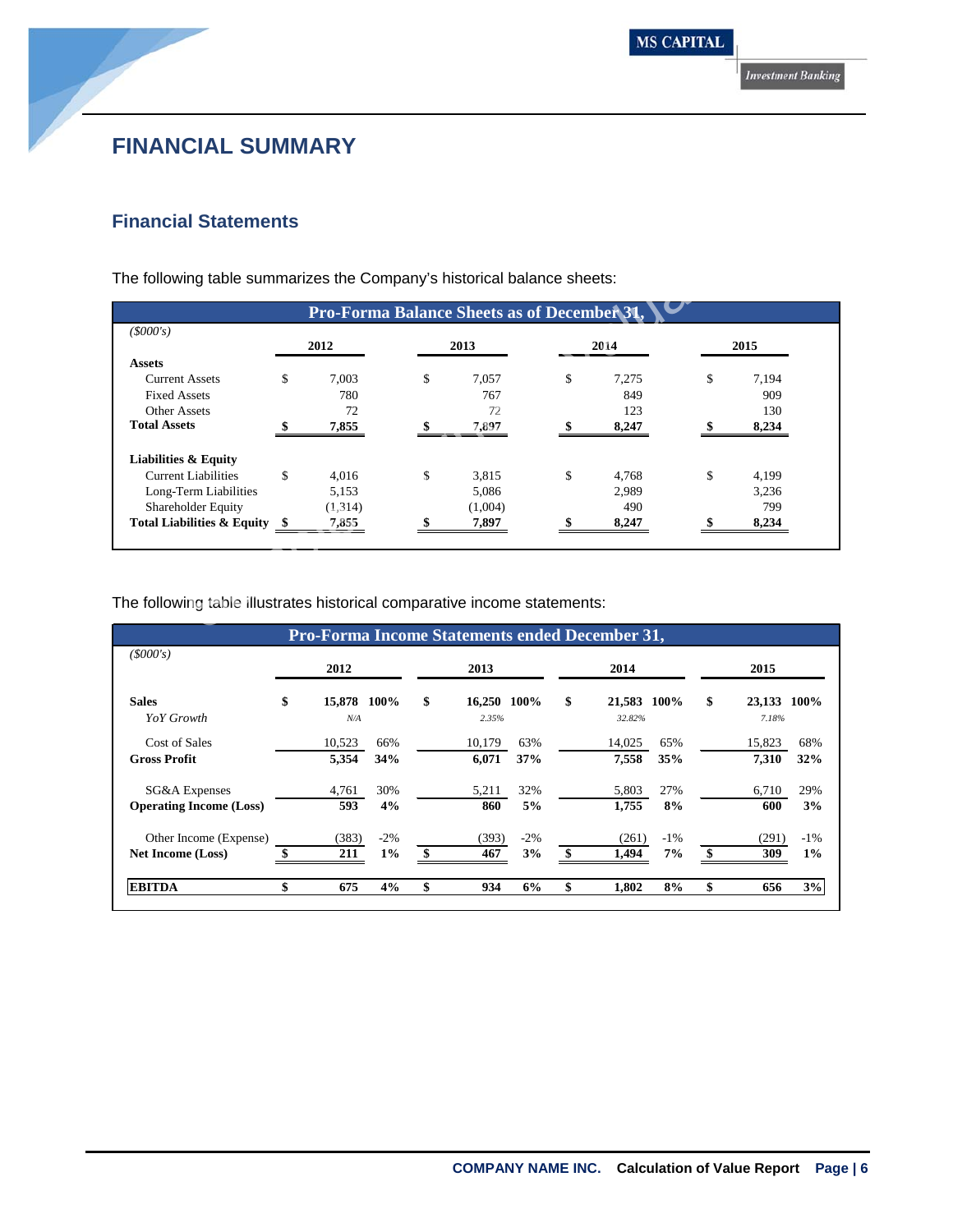

### **Annual Trends** *(in \$000's)*

The following graphs illustrate the Company's yearly Revenues, Expenses, EBITDA, and Total Debt:



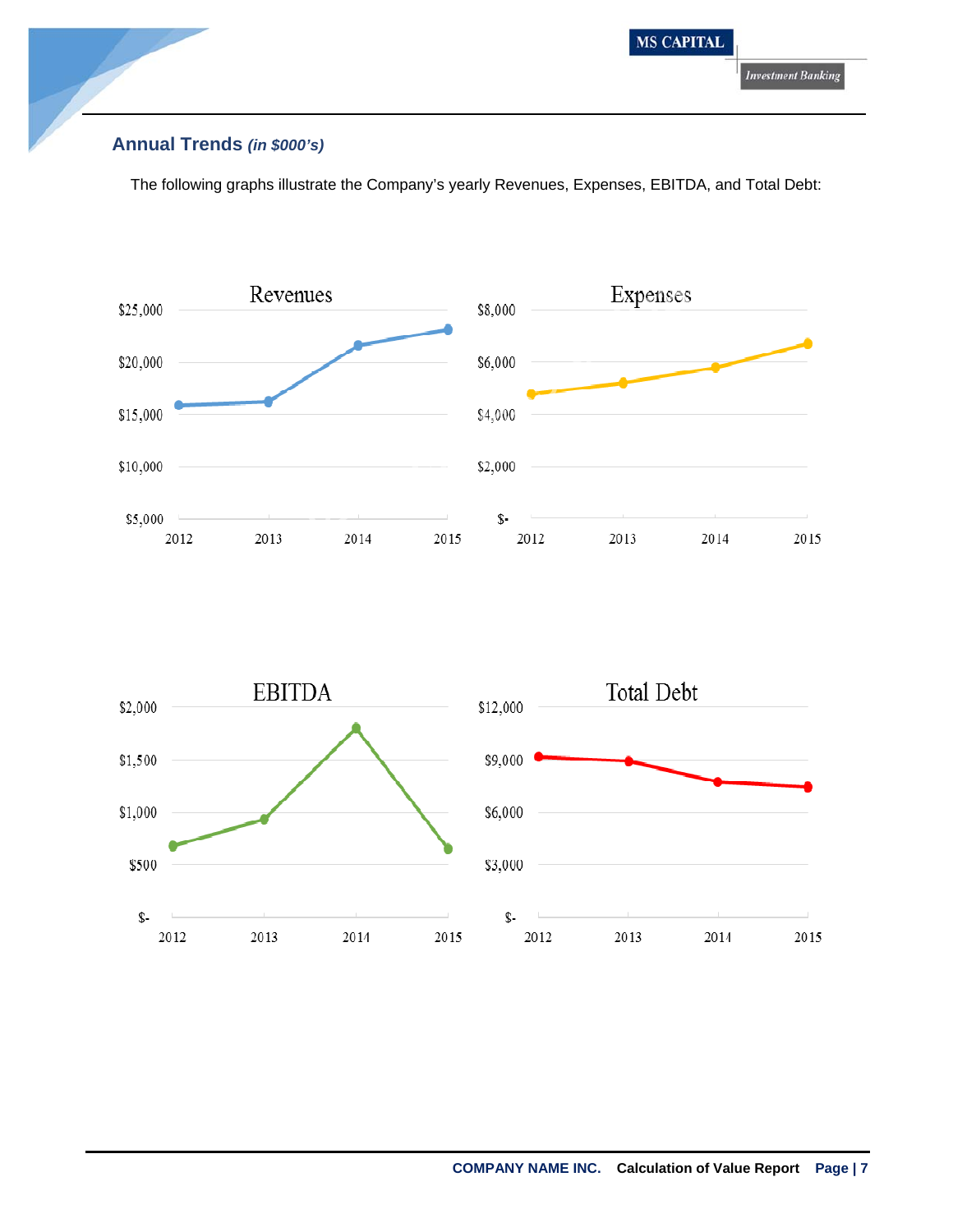### **CALCULATION ANALYSIS**

### **Market Approach – Guideline Public Companies**

Comparable guideline public companies are selected based on products and services offered, or operating business activities, that are similar in nature to the subject Company.

| \$ in Millions Except Stock Price<br><b>LTM</b><br><b>LTM</b><br>Enterprise<br>Ticker<br>Equity<br><b>Stock</b><br>Company Name<br>Price<br><b>EBITDA</b><br>Symbol<br>Value<br>Value<br>Revs.<br>Ticker<br>\$<br>Company 1<br>45.91<br>2,654<br>\$.<br>3,847<br>8,209<br>\$.<br>\$<br>\$<br>Company 2<br>Ticker<br>16.53<br>611<br>\$.<br>666<br>367<br>£.<br>S<br>Company 3<br>Ticker<br>43.23<br>9,690<br>\$10,536<br>8,023<br>\$<br>S.<br>\$<br>S.<br>Company 4<br>Ticker<br>13.80<br>2,110<br>6,060<br>2,843<br>\$.<br>S.<br>S.<br>S<br>Ticker<br>Company 5<br>18.34<br>\$.<br>1,240<br>3,017<br>3,047<br>\$<br>S<br>S | <b>LTM</b><br><b>EBIT</b><br>772 |
|-----------------------------------------------------------------------------------------------------------------------------------------------------------------------------------------------------------------------------------------------------------------------------------------------------------------------------------------------------------------------------------------------------------------------------------------------------------------------------------------------------------------------------------------------------------------------------------------------------------------------------|----------------------------------|
|                                                                                                                                                                                                                                                                                                                                                                                                                                                                                                                                                                                                                             |                                  |
|                                                                                                                                                                                                                                                                                                                                                                                                                                                                                                                                                                                                                             |                                  |
|                                                                                                                                                                                                                                                                                                                                                                                                                                                                                                                                                                                                                             | 56<br>\$.                        |
|                                                                                                                                                                                                                                                                                                                                                                                                                                                                                                                                                                                                                             | 1,362<br>1,042<br>S.             |
|                                                                                                                                                                                                                                                                                                                                                                                                                                                                                                                                                                                                                             | 618                              |
|                                                                                                                                                                                                                                                                                                                                                                                                                                                                                                                                                                                                                             | 500<br><b>S</b>                  |
| Ticker<br>18.94<br>1,440<br>2,602<br>3,903<br>\$.<br>Company 6<br>\$.<br>\$.<br>S.<br>S                                                                                                                                                                                                                                                                                                                                                                                                                                                                                                                                     | 553<br>-S                        |
| Company 7<br>Ticker<br>1,158<br>4,086<br>7,419<br>\$.<br>6.85<br>S.<br>\$.<br>S.<br>S                                                                                                                                                                                                                                                                                                                                                                                                                                                                                                                                       | 575<br>-S                        |
| 3,435<br>Company 8<br>Ticker<br>\$<br>8.35<br>776<br>\$<br>\$<br>\$.<br>1,659<br>S.                                                                                                                                                                                                                                                                                                                                                                                                                                                                                                                                         | 273<br>\$.                       |
|                                                                                                                                                                                                                                                                                                                                                                                                                                                                                                                                                                                                                             |                                  |

### **Financial Statements Margins Summary and Comparison**

| <b>Balance Sheet</b>              | <b>Company</b>           | <b>GPC</b> Group      |                      | <b>Income Statement</b>   | <b>Company</b>           | <b>GPC Group</b>      |                      |
|-----------------------------------|--------------------------|-----------------------|----------------------|---------------------------|--------------------------|-----------------------|----------------------|
| Comparison                        | <b>FYE</b><br>12/31/2015 | Average<br><b>LFY</b> | Median<br><b>LFY</b> | Comparison                | <b>FYE</b><br>12/31/2015 | Average<br><b>LFY</b> | Median<br><b>LFY</b> |
| Cash & Equivalents                | 0%                       | 8%                    | 7%                   | Revenues                  | 100%                     | 100%                  | 100%                 |
| Receivables, Net                  | 22%                      | 19%                   | 18%                  | Cost of Goods Sold        | 68%                      | 82%                   | 83%                  |
| <b>Other Current Assets</b>       | 65%                      | 17%                   | 17%                  | <b>Gross Profit</b>       | 32%                      | 18%                   | 17%                  |
| <b>Total Current Assets</b>       | 87%                      | 43%                   | 45%                  | <b>Operating Expenses</b> | 29%                      | 10%                   | 8%                   |
|                                   |                          |                       |                      | <b>EBIT</b>               | 3%                       | 8%                    | 8%                   |
| Fixed Assets, Net                 | 11%                      | 26%                   | 27%                  | Net Interest Expense      | $-1\%$                   | $-2%$                 | $-2%$                |
| Other Assets                      | 2%                       | 31%                   | 33%                  | Other Income (Expense)    | 0%                       | $-1%$                 | $-1%$                |
| <b>Total Assets</b>               | 100%                     | 100%                  | 100%                 | Income Tax Expense        | 0%                       | 2%                    | 1%                   |
|                                   |                          |                       |                      | Extra. Items              | 0%                       | 0%                    | 0%                   |
| Short-Term Debt                   | 38%                      | 1%                    | 1%                   | Net Income                | $1\%$                    | 4%                    | 4%                   |
| <b>Accounts Payable</b>           | 10%                      | 17%                   | 13%                  |                           |                          |                       |                      |
| Other Current Liabilities         | 3%                       | 9%                    | 9%                   | <b>EBITDA</b>             | 3%                       | 12%                   | 12%                  |
| <b>Total Current Liabilities</b>  | 51%                      | 28%                   | 26%                  |                           |                          |                       |                      |
| Long-Term Debt                    | 39%                      | 37%                   | 38%                  |                           |                          |                       |                      |
| Other LT Liabilities              | 0%                       | 19%                   | 19%                  |                           |                          |                       |                      |
| Preferred Equity                  | 0%                       | 0%                    | 0%                   |                           |                          |                       |                      |
| <b>Total Shareholders' Equity</b> | 10%                      | 17%                   | 14%                  |                           |                          |                       |                      |
| Total Liabilities & Equity        | 100%                     | 100%                  | 100%                 |                           |                          |                       |                      |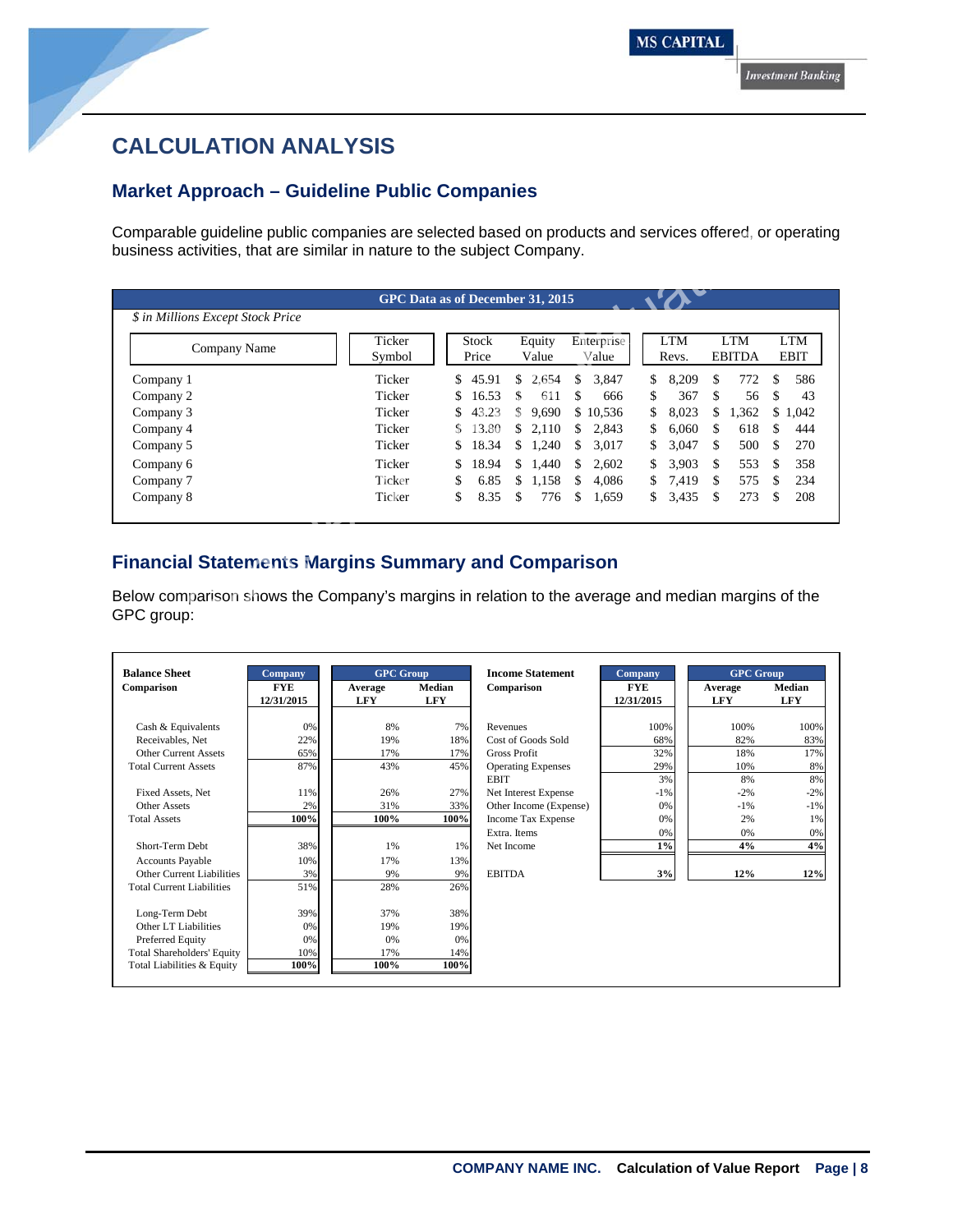### **Key Financial Ratios & Metrics**

Below schedule compares Company's financial ratios to the average and median ratios of the GPC group:

| <b>Financial Ratios</b>             | <b>Company</b> | <b>GPC Group</b> |               | <b>GPC Group</b> |               |
|-------------------------------------|----------------|------------------|---------------|------------------|---------------|
|                                     | <b>FYE</b>     | Average          | <b>Median</b> | Average          | <b>Median</b> |
|                                     | 12/31/2015     | <b>LFY</b>       | <b>LFY</b>    | <b>LTM</b>       | <b>LTM</b>    |
| A) Liquidity Ratios                 |                |                  |               |                  |               |
| <b>Current Ratio</b>                | 1.7            | 1.6              | 1.7           | 1.7              | 1.7           |
| Quick Ratio                         | 0.4            | 1.0              | 0.9           | 1.0              | 0.9           |
| <b>B)</b> Activity Ratios           |                |                  |               |                  |               |
| <b>Accounts Receivable Turnover</b> | 12.7           | 7.2              | 7.4           | 6.9              | 6.4           |
| <b>Inventory Turnover</b>           | 4.4            | 10.9             | 10.7          | 10.5             | 10.2          |
| <b>Total Asset Turnover</b>         | 2.8            | 1.3              | 1.3           | 1.3              | 1.3           |
| C) Leverage/Capitalization Ratios   |                |                  |               |                  |               |
| Sales-to-Working Capital            | 7.7            | 10.1             | 8.9           | 9.5              | 7.9           |
| Working Capital / Sales             | 13%            | 12%              | 11%           | 13%              | 13%           |
| Debt-Free Working Capital / Sales   | 26%            | 14%              | 14%           | 15%              | 15%           |
| Debt & Cash-Free WC / Sales         | 26%            | 8%               | 7%            | 10%              | 9%            |
| D) Equity/Profitability Ratios      |                |                  |               |                  |               |
| Long-Term Debt-to-Total Capital     | 89%            | 87%              | 72%           | 85%              | 72%           |
| Equity-to-Total Capital             | 11%            | 13%              | 28%           | 15%              | 28%           |
| <b>Total Debt-to-Total Assets</b>   | 90%            | 82%              | 84%           | 82%              | 83%           |
| Equity-to-Total Assets              | 10%            | 18%              | 16%           | 18%              | 17%           |
| <b>Fixed Assets-to-Equity</b>       | 1.1            | 1.4              | 1.3           | 1.3              | 1.3           |

### **Notes to Financial Ratios:**

**A)** Liquidity ratios measure the short-term ability of a company to meet its maturing obligations by comparing their current assets to the financial liabilities they expect to incur within one year.

**B)** Activity ratios measure the efficiency and productivity of a company using the resources that are available and the returns on sales and investments.

**C)** Leverage/Capitalization ratios measure the amount of a company's operations that are financed from debt versus financed from equity. Variations of such coverage ratios generally measure the degree of protection for long-term creditors and investors, and the margin by which certain obligations of a company can be met.

**D)** Equity/Profitability ratios measure the performance of a company's assets and earnings in relation to its total equity. These ratios often reflect a company's ability to operate profitably and the overall strength of the management.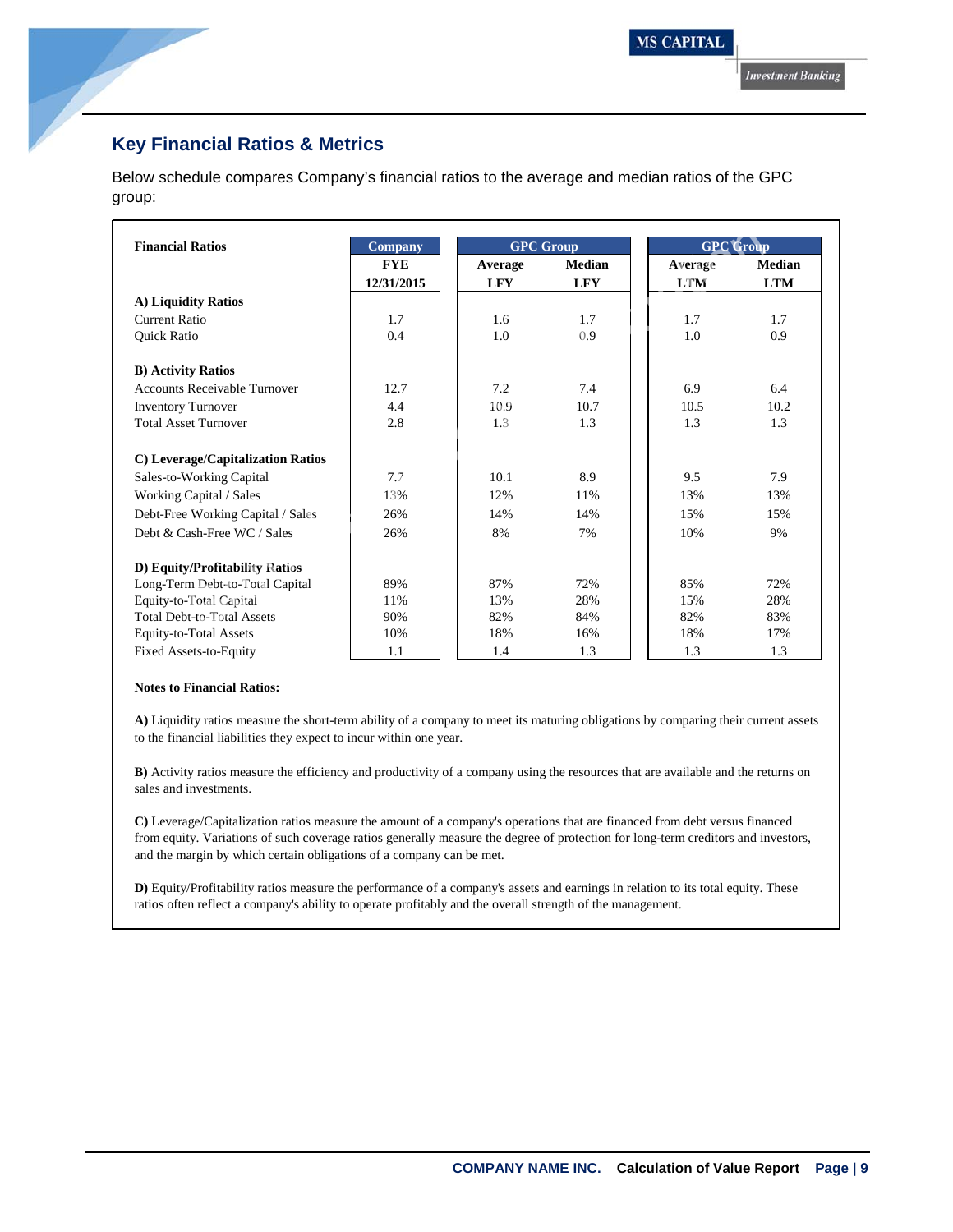### **Key Financial Ratios & Metrics** *(continued)*

### GPC Average **Subject Company** GPC Median

**Year-Over-Year Growth -** The chart below shows the Company's Total Revenue, Gross Profit, Operating Expenses (OpEx) and EBITDA percentage growth over prior period compared to the average and median growth of the GPC group:



**Debt-to-Equity -** This shows the extent of how much debt load a company has in comparison to its book equity. This ratio also indicates the proportion of equity (contributed capital and retained profits) and debt (interest bearing liabilities) used to finance (or acquire) a company's assets.



Debt-to-Equity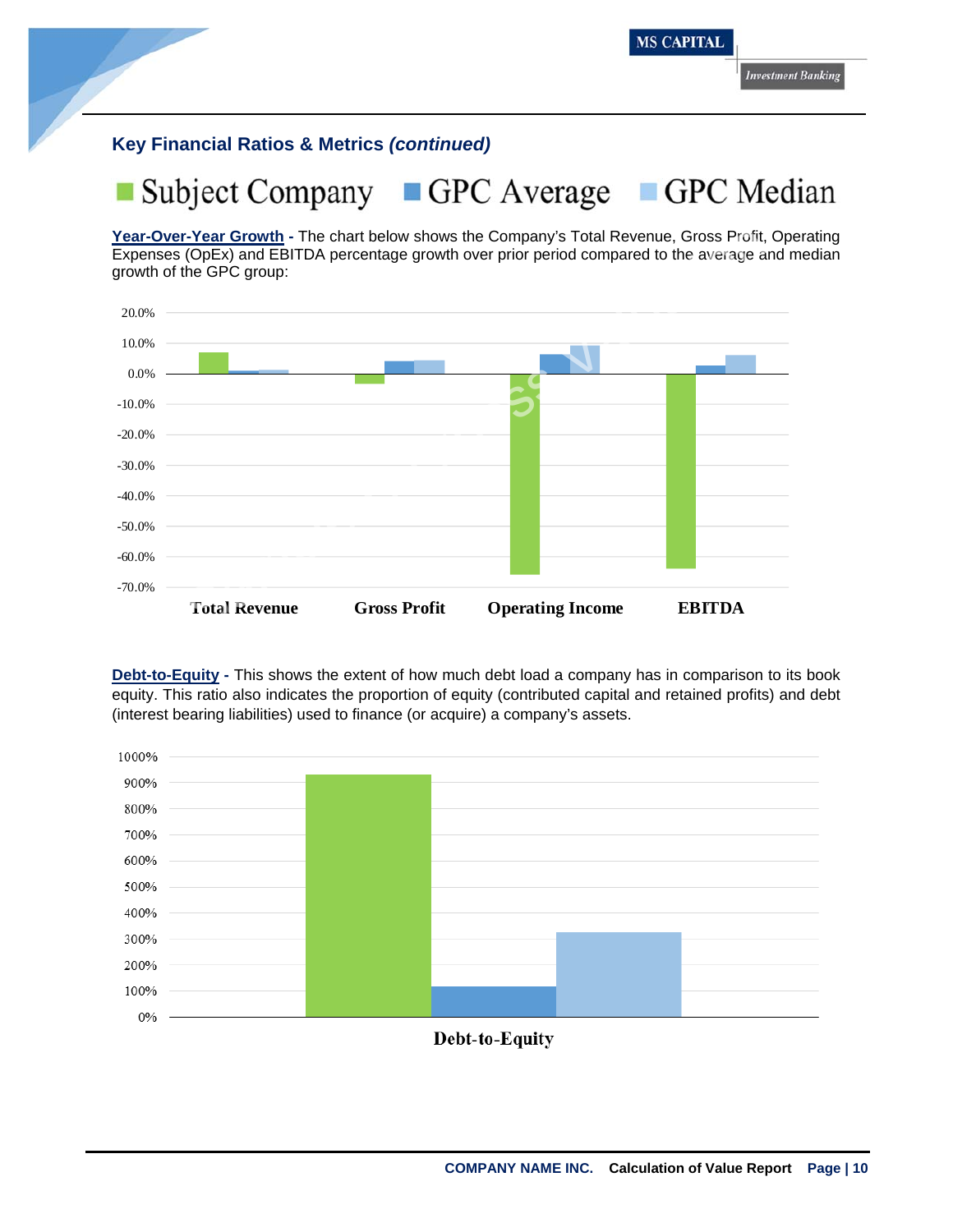

### **Key Financial Ratios & Metrics** *(continued)*

**Total Debt-to-EBITDA -** This measure shows the relationship between total obligations at any point in time (short and long term debt) and ongoing earnings (here measured as EBITDA) performance.



**Cash-to-Total Debt -** Generally shows ability to pay off existing debts with available liquidity (cash and cash equivalents). This ratio isolates how much available liquidity there is at any specific instance as a percentage of Company's total debt.

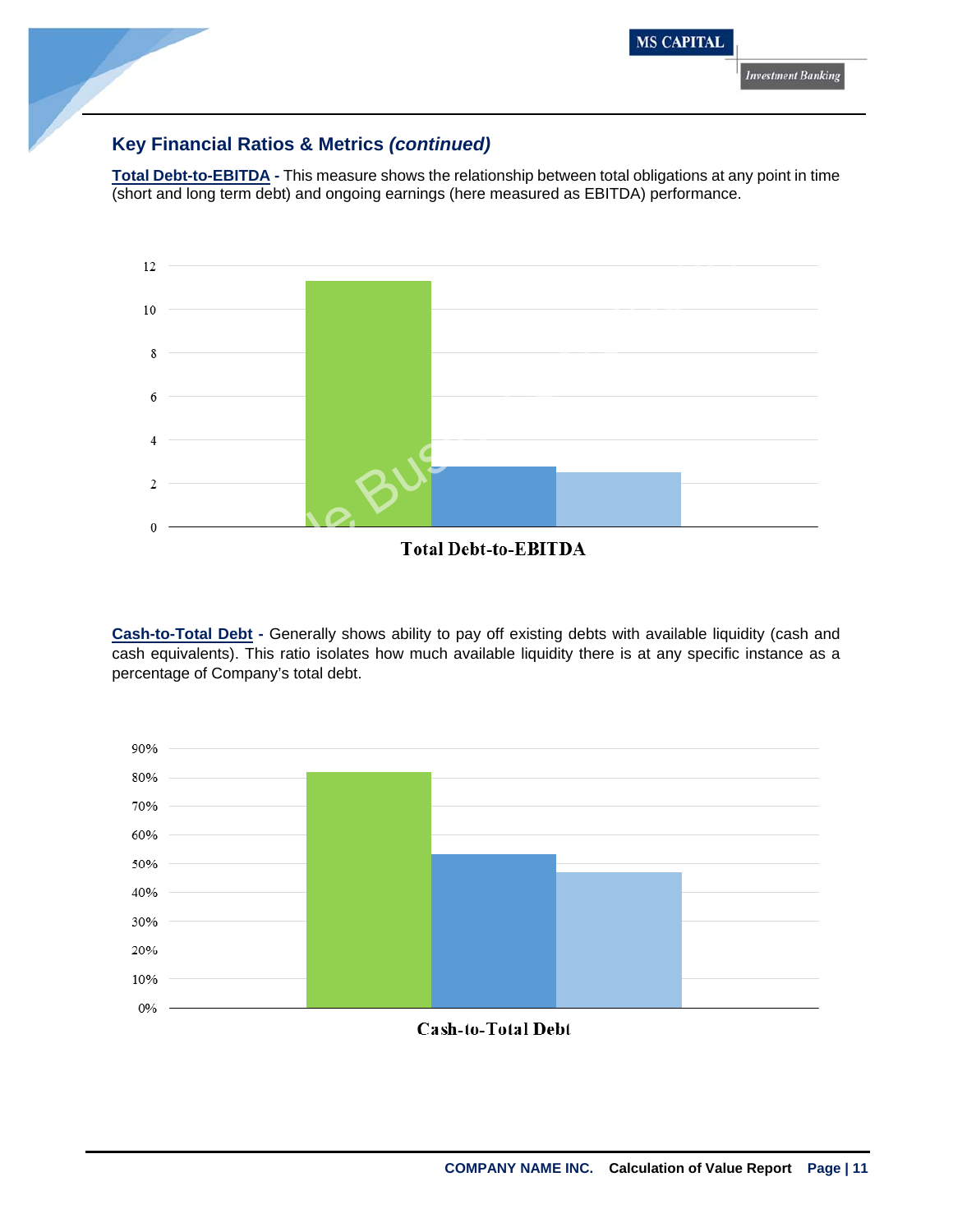### **Guideline Public Company (GPC) Multiples**

| \$ in Millions Except Stock Price<br>Company Name | Ticker<br>Symbol | Size<br>Premium |     | Equity                          | Enterprise   | <b>LTM</b> | <b>LTM</b>           | <b>LTM</b>    | <b>LTM</b>          |
|---------------------------------------------------|------------------|-----------------|-----|---------------------------------|--------------|------------|----------------------|---------------|---------------------|
|                                                   |                  |                 |     |                                 |              |            |                      |               |                     |
|                                                   |                  |                 |     |                                 |              |            |                      |               |                     |
|                                                   |                  |                 |     | Value                           | Value        | Revenue    | Adjusted<br>Revenue* | <b>EBITDA</b> | Adjusted<br>EBITDA* |
| Company 1                                         | Ticker           | 1.60%           | \$  | 2,654                           | \$<br>3,847  | 0.5x       | 0.4x                 | 5.0x          | 4.2x                |
| Company 2                                         | Ticker           | 2.15%           | \$  | 611                             | \$<br>666    | 1.8x       | 1.2x                 | 11.9x         | 7.8x                |
| Company 3                                         | Ticker           | 0.91%           | \$  | 9,690                           | \$<br>10,536 | 1.3x       | 0.9x                 | 7.7x          | 5.6x                |
| Company 4                                         | Ticker           | 1.71%           | \$  | 2,110                           | \$<br>2,843  | 0.5x       | 0.4x                 | 4.6x          | 4.0x                |
| Company 5                                         | Ticker           | 1.74%           | \$  | 1,240                           | \$<br>3,017  | 1.0x       | 0.8x                 | 6.0x          | 5.1x                |
| Company 6                                         | Ticker           | 1.74%           | \$  | 1.440                           | \$<br>2,602  | 0.7x       | 0.6x                 | 4.7x          | 4.1x                |
| Company 7                                         | Ticker           | 1.74%           | \$  | 1,158                           | \$<br>4,086  | 0.6x       | 0.5x                 | 7.1x          | 6.0x                |
| Company 8                                         | Ticker           | 2.15%           | \$  | 776                             | \$<br>1,659  | 0.5x       | 0.4x                 | 6.1x          | 5.4x                |
| Highest                                           |                  |                 | \$. | 9,690                           | \$10,536     | 1.8x       | 1.2x                 | 11.9x         | 7.8x                |
| Lowest                                            |                  |                 |     | 611                             | 666          | 0.5x       | 0.4x                 | 4.6x          | 4.0x                |
| Mean                                              |                  |                 |     | 2,460                           | 3,657        | 0.8x       | 0.7x                 | 6.6x          | 5.3x                |
| Median                                            |                  |                 |     | 1,340                           | 2,930        | 0.6x       | 0.5x                 | 6.1x          | 5.3x                |
| 25th Percentile                                   |                  |                 |     | 1,062                           | 2,366        | 0.5x       | 0.4x                 | 4.9x          | 4.2x                |
| 75th Percentile                                   |                  |                 | \$  | 2,246                           | \$<br>3,907  | 1.1x       | 0.9x                 | 7.3x          | 5.7x                |
|                                                   |                  |                 |     | <b>Multiple Selection Range</b> |              |            | Revenue              |               | <b>EBITDA</b>       |
|                                                   |                  |                 |     |                                 | Lower        |            | 0.7x                 |               | 5.3x                |
|                                                   |                  |                 |     |                                 | <b>Upper</b> |            | 0.9x                 |               | 5.7x                |

The multiples identified and selected in the above schedule provide a range used in calculating the value of the Company. The two main multiples used are those based on Revenue and EBITDA (earnings before interest, taxes, depreciation and amortization). This calculation uses the Average and  $75<sup>th</sup>$  percentile multiples selected based on the above sample GPC group. These multiples are then applied to the subject Company's revenue and EBITDA to reach an enterprise fair market value.



### **GPC Multiple Trend:**

The chart to the left illustrates the average revenue and EBITDA multiples of the GPC set at quarterly intervals prior and up to the date of value.

The average of the multiples are used for the historical trend of the GPC set, which may or may not be the selected multiples applied in this analysis.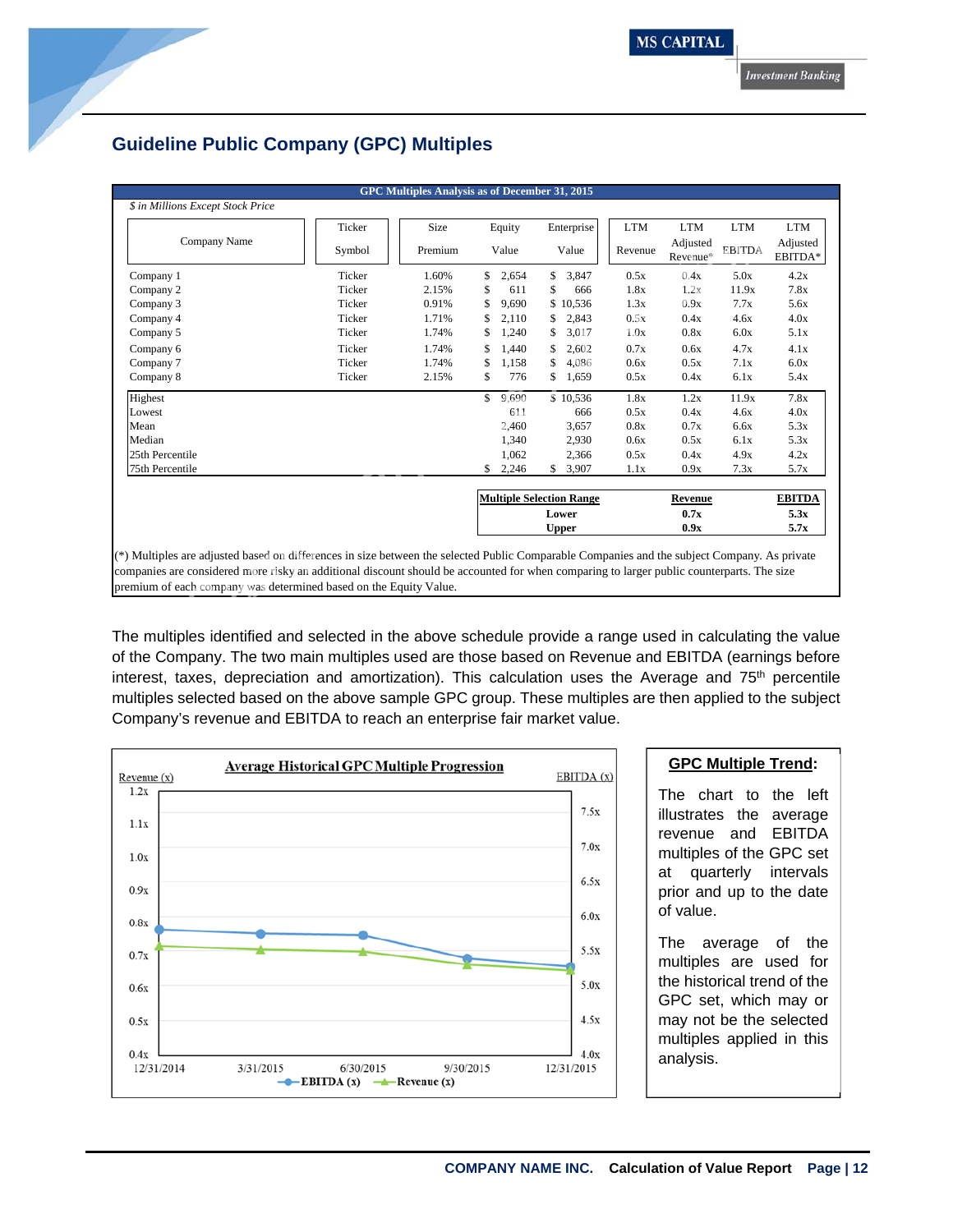### **Calculation Results**

The below calculations yield an indication of the fair market value of the total common equity on a controlling, non-marketable interest basis in the Company as of the Date of Value:

|                                                                            | <b>Low Value</b>  | <b>High Value</b> |
|----------------------------------------------------------------------------|-------------------|-------------------|
| Indicated Fair Market Value of Enterprise (Minority, Marketable)           | 9,323,246 -       | 11,875,281        |
| Less: Interest Bearing Liabilities                                         | (6,341,445)       | (6.341, 445)      |
| Indicated Fair Market Value of Common Equity (Minority, Marketable)        | 2,981,801 -       | 5,533,836         |
| Plus: Control Premium<br>20%                                               | 596.360           | 1,106,767         |
| Indicated Fair Market Value of Common Equity (Controlling, Marketable)     | 3,578,161 -       | 6,640,603         |
| Less: Discount for Lack of Marketability<br>10%                            | (357, 816)        | (664,060)         |
| Less: Discount for Company Specific Risk<br>5%                             | (178.908)         | (332,030)         |
| Plus: Cash & Cash Equivalents                                              | 18.942            | 18.942            |
| Indicated Fair Market Value of Common Equity (Controlling, Non-Marketable) | \$3,100,000<br>n. | \$5,700,000       |

### **Discounts**

Marketability refers to the ability to quickly convert property (ie. ownership interest) to cash at minimal cost. Hence the discount for lack of marketability is the percentage deducted from the value of an ownership interest to reflect the relative absence of marketability. There is lack of marketability relative to the Company given it's a private enterprise and there's no market for it to trade its equity, much in the way a public company's equity is bought and sold, with high frequency, on public stock markets (ie. NYSE, NASDAQ, etc.). This in turn expresses the risk of an extended period of time before a transaction would potentially consummate.

The company specific risk discount is applied due to risks either observable or associated directly with the Company. It is important to note this is different than systematic risk which is common to whole markets or sectors that are outside of the control of any business but that generally affect all firms within one or several industries. Among several negative risk factors affecting businesses in general there is consideration given to the following: technological dependence, competitive product pricing, marketing resources, supplier dependence, distribution system obsolescence, and internal control systems among others. Given we did not have full access or any discussions with Company's management directly regarding specific factors to be taken into consideration we were limited in our analysis and therefore accounted for company specific risk as stated above.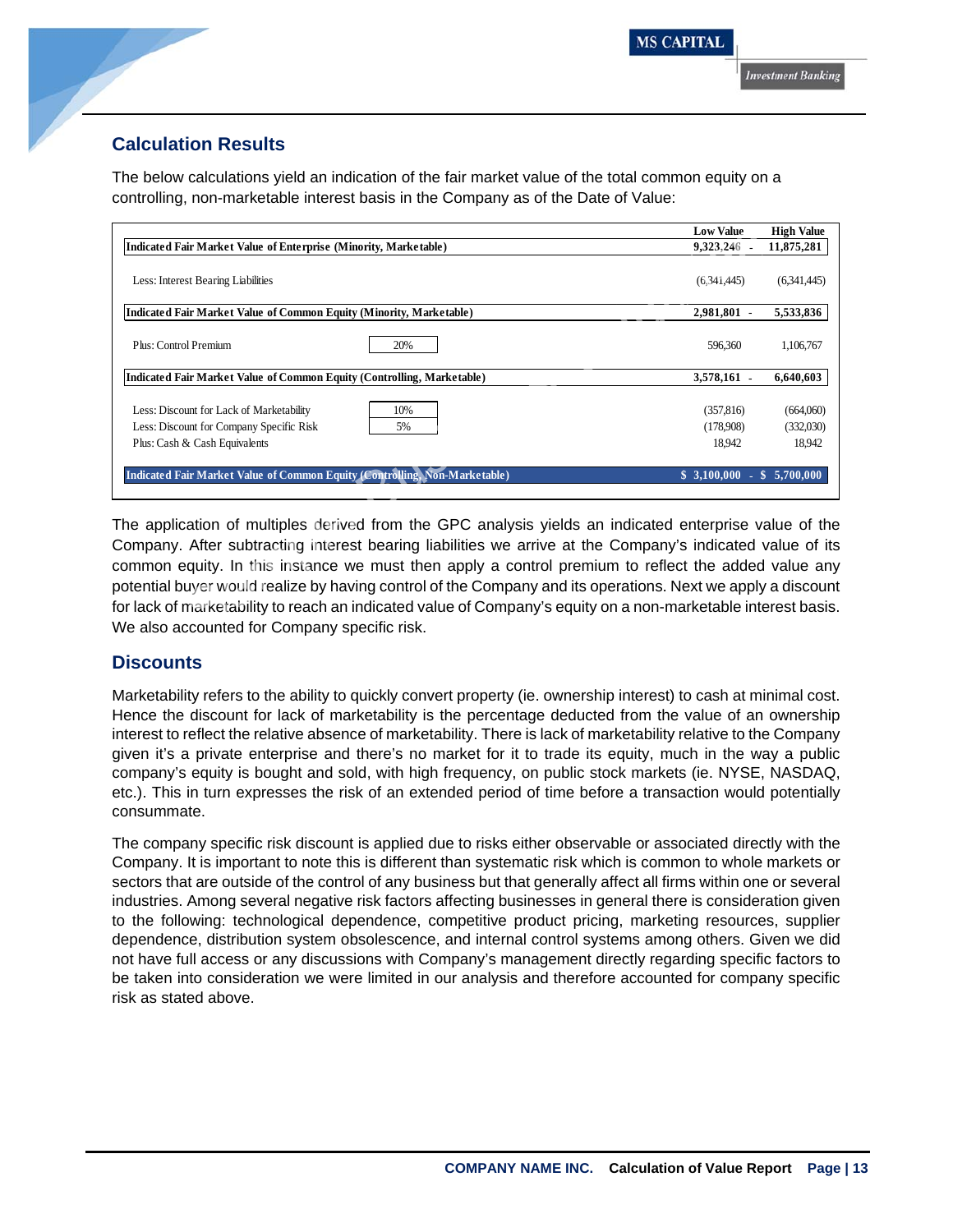## **Assumptions and Limiting Conditions**

### **Title**

No investigation of legal title was made, and we render no opinion as to ownership of the Company or its underlying assets.

### **Purchasing Power**

The dollar amount of any calculation reported is based on the purchasing power of the U.S. dollar as of the Date of Value. The appraiser assumes no responsibility for economic or physical factors occurring subsequent to the date of the calculation that may affect the indications of value reported.

### **Visitation**

The Company was not visited in the course of this assignment, however, conversations were held with advisors and  $3<sup>rd</sup>$  party representatives of the Company regarding financial results, operations, and the outlook for the business.

### **Non-appraisal Expertise**

No calculation is intended to be expressed for matters that require legal, specialized expertise, investigation, or knowledge beyond that customarily employed by appraisers. Any future services regarding the subject matter of this calculation of value report, including, but not limited to testimony or attendance in court, shall not be required of MS Capital unless previous arrangement have been made in writing. assets.<br>
ing Power<br>
amount of any calculation reported is based on the purchasing power of the U.S. dolla<br>
lue. The appraiser assumes no responsibility for economic or physical factors occurring s<br>
of the calculation that

### **Fee**

The fee, if any, paid to MS Capital in connection with the rendering of this calculation has not been contingent upon the conclusions reached or the substance presented here in.

### **Financial Interest**

MS Capital has no financial interest in the Company or any of their affiliates.

### **Information and Data**

Information supplied by the Company's management that was considered in this calculation is believed to be reliable, and no further responsibility is assumed for its accuracy. We reserve the right to make such adjustments to the calculation herein reported as may be required by consideration of additional or more reliable data that may become available. In this calculation we relied on independent accountant's compiled financial reports. MS Capital has not audited, reviewed, or compiled the financial information provided to us and, accordingly, we express no audit opinion or any other form of assurance on this information. Any public, industry, and statistical information has been obtained from sources we believe to be reliable. However, we make no representation as to the accuracy or completeness of such information and have performed no procedures to corroborate the information.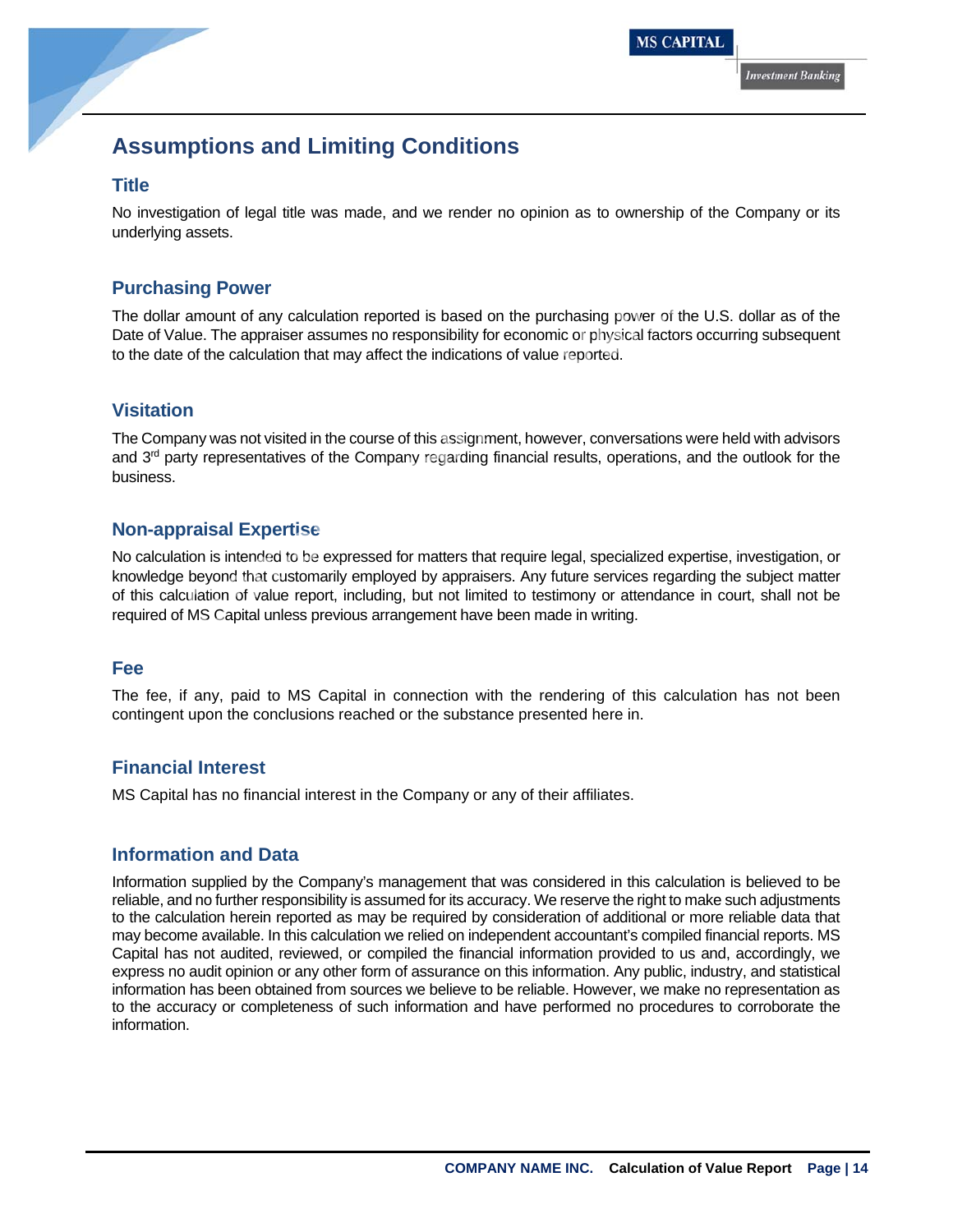### **Confidentiality/Advertising**

This calculation and supporting notes are confidential. Neither all nor any part of the contents of this calculation shall be copied or disclosed to any party or conveyed to the public orally or in writing through advertising, public relations, news, sales, or in any other manner without the prior written consent and approval of MS Capital.

### **Litigation Support**

Depositions, expert testimony, attendance in court, and all preparations/support for same, arising from this calculation shall not be required unless arrangements for such services have previously been made in writing.

### **Management**

Our calculations assume the continuation of prudent management policies over whatever period of time is reasonable and necessary to maintain the character and integrity of the Company.

### **Purpose**

All retrospective conclusions are presented as MS Capital's and are based on the facts and data appearing in this letter. *This calculation has been prepared for the sole purpose stated herein and shall not be used for any other purpose.*  **Support**<br>
See Supert testimony, attendance in court, and all preparations/support for same, arisin<br>
shall not be required unless arrangements for such services have previously been made<br>
ment<br>
ations assume the continuati

### **Unexpected Conditions**

We assume there are no hidden or unexpected conditions of the Company or the underlying assets that might adversely affect value. Further, we assume no responsibility for changes in market condition, which may require an adjustment in the calculation.

### **Hazardous Substances**

Hazardous substances, if present within a business, can introduce an actual or potential liability that may adversely affect the marketability and value calculation of the Company or the underlying assets. In this calculation, no consideration has been given to such liability or its impact on the value conclusion.

### **Future Events/Projections**

The reader is advised that results of a calculation may also be dependent upon future events with respect to industry performance, economic conditions, and the ability of the Company to meet certain operating projections. Operating projections are generally developed from information supplied by management, historical trends and the outlook for the economy and the industry in which the Company operates. The financial projections would incorporate various assumptions, including, but not limited to, net sales growth, profit margins, income taxes, depreciation, capital expenditures, working capital levels, and discount rates, all of which are critical to a valuation. Any financial projections provided by management would be deemed reasonable at the date of the calculation; however, there is no assurance or implied guarantee that any assumed facts and circumstances would actually occur. We reserve the right to make adjustments to the calculation herein reported as may be required by any modifications in the prospective outlook for the economy, the industry, and/or the operations of the Company. Financial projections were not developed for this calculation.